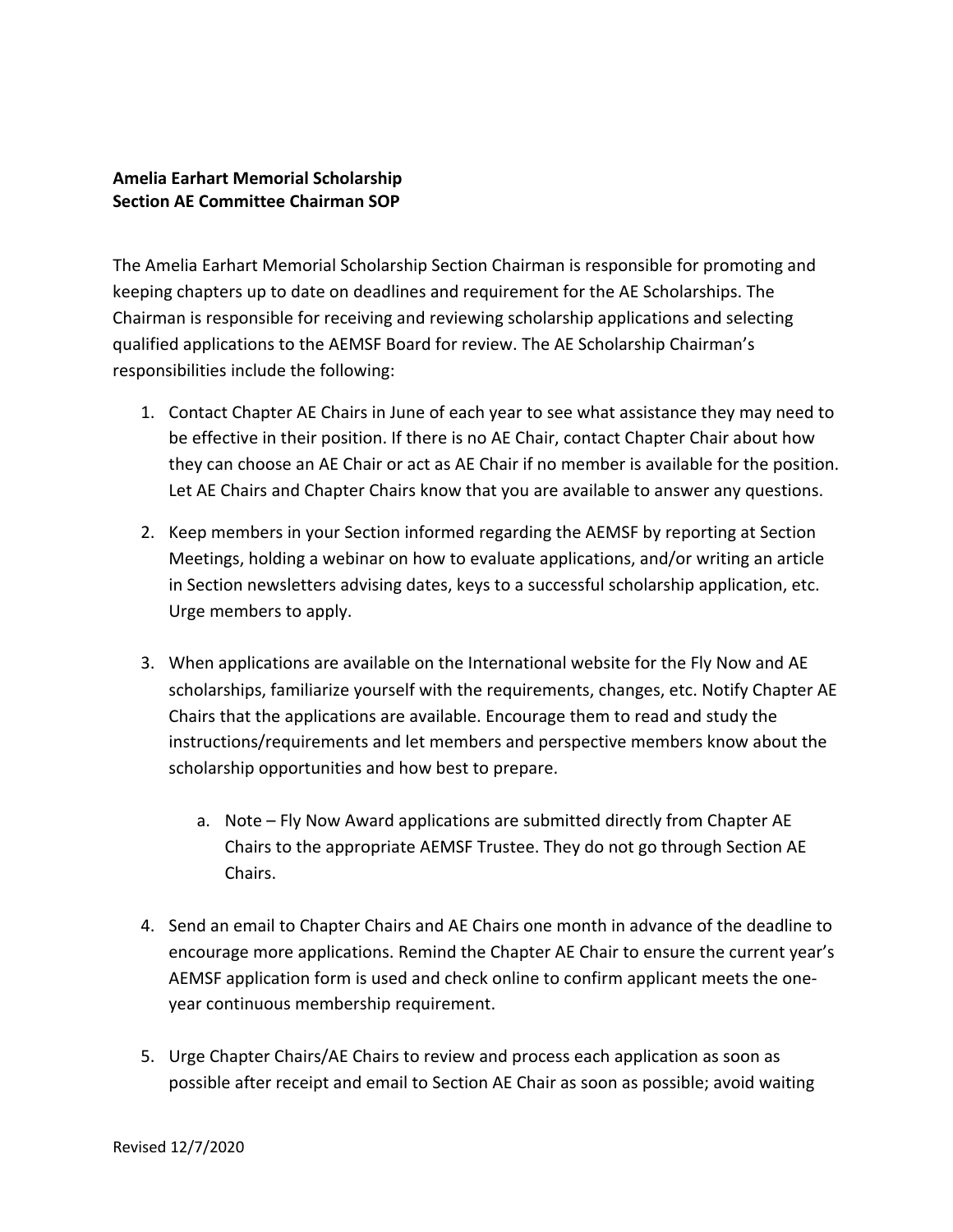until the deadline if possible. This provides more time for the Section Committee to review in case changes are needed.

- 6. Ensure that Chapter AEMEF Chairs understand how many applications they may move forward. Chapter quotas are determined based on the number of Chapter members officially recorded by 99s Headquarters on December 1. The membership total is available in the December Headquarters Dispatch at www.ninety-nines.org or from the notification sent to Chapter Chairman by 99s Headquarters. A chapter may select one application for every 25 members or major portion thereof. Regardless of size, each Chapter is allowed at least one application.
- 7. If a 99 is not a member of a chapter, she may send you her application and you will write her recommendation letter and sign the appropriate areas normally signed by a Chapter AEMSF Chair.
- 8. Evaluate all applications with a committee; three tends to be a good number. It is important to choose pilots outside your chapter with different skills. For example, if you are a general aviation pilot, it is helpful to have a professional pilot and or a CFI on your team.
	- a. Note: Refer to Tip "How to Effectively Evaluate an AEMSF Scholarship Application" for details on what to look for under each Part of the application.
- 9. Schedule plenty of time during the review time frame to review AEMSF applications in detail. Review applications as soon as possible upon receipt. If corrections are needed, notify the Chapter AE Chair and applicant right away so revisions can be made. Submission dates must not be changed, however other corrections or grammatical errors may be made. (See separate document regarding tips for evaluating applications.)
- 10. Confirm the number of applications that can be sent by Section AE Committee to the Trustees by reviewing the number of members in your section.
- 11. Send qualified applications to the AEMSF file using the hosting service the Trustees prefer. You may also send an Excel document to identify details of each applicant.
- 12. Notify all applicants whether their application moved forward or not, and why.